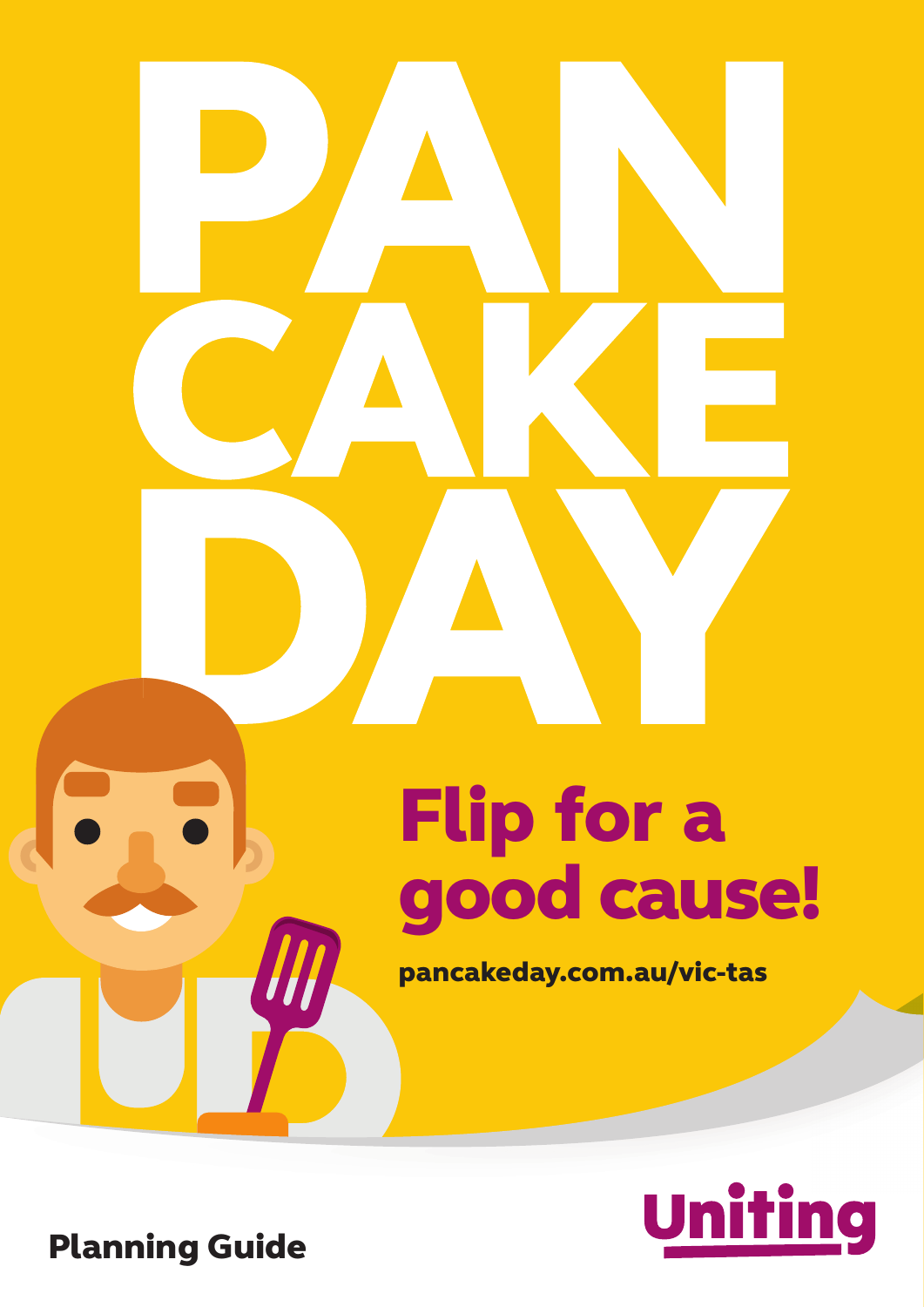## About Uniting

Uniting has stood with local communities in Victoria and Tasmania for more than 100 years, delivering services to people of all ages.

We work in solidarity with Aboriginal and Torres Strait Islander people as Australia's First Peoples and as the traditional owners and custodians of this land.

We celebrate diversity and value the lived experience of people of every ethnicity, faith, age, disability, culture, language, gender identity, sex and sexual orientation. We welcome lesbian, gay, bisexual, transgender, gender diverse and non-binary, intersex and queer (LGBTIQ+) people at our services. We pledge to provide inclusive and non-discriminatory services.

### Flip for a good cause.

Pancake Day is an annual fundraising event that raises money for our work in local communities.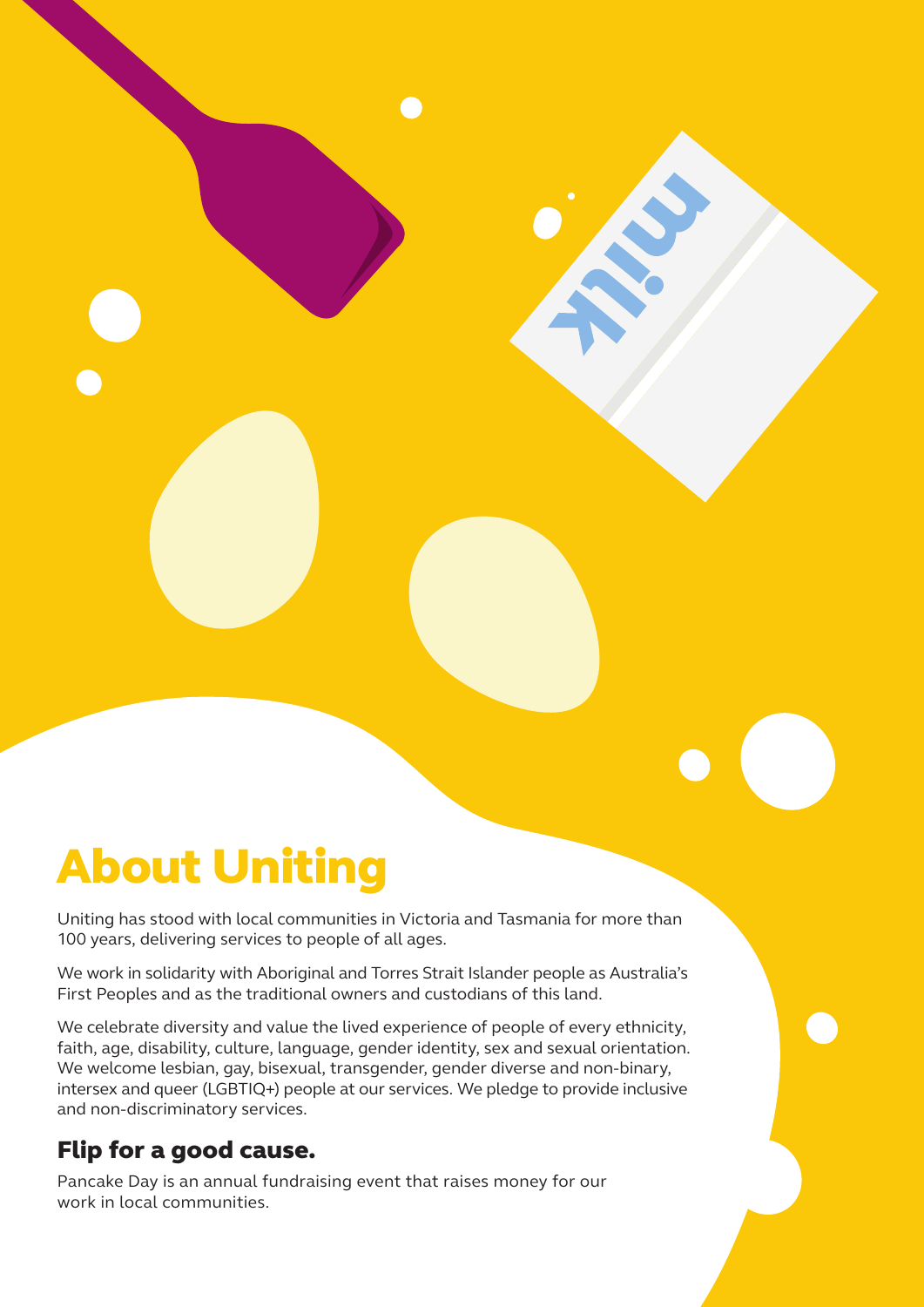## We're here to help

All the information about Pancake Day including Frequently Asked Questions is online at pancakeday.com.au/vic-tas

If you have any queries you can call the Pancake Day Team on 1800 668 426 or email us at pancakeday.info@unitingvictas.org.au

## Planning your event

#### Important note about your Authority to Fundraise:

It is a legal requirement that everyone fundraising for Uniting Vic.Tas receives an Authority to Fundraise letter from us, and a Pancake Day Fundraiser ID number.

Change of the Company

Having the Authority to Fundraise means that supporters of your event can take part knowing that the money they spend is going to a specific cause, and they are contributing to a responsibly-run event.

Please ensure you keep your Authority to Fundraise safe and feel free to share it as you need to. Please contact us on 1800 668 426 or pancakeday.info@unitingvictas.org.au should you have any queries about the Authority to Fundraise process.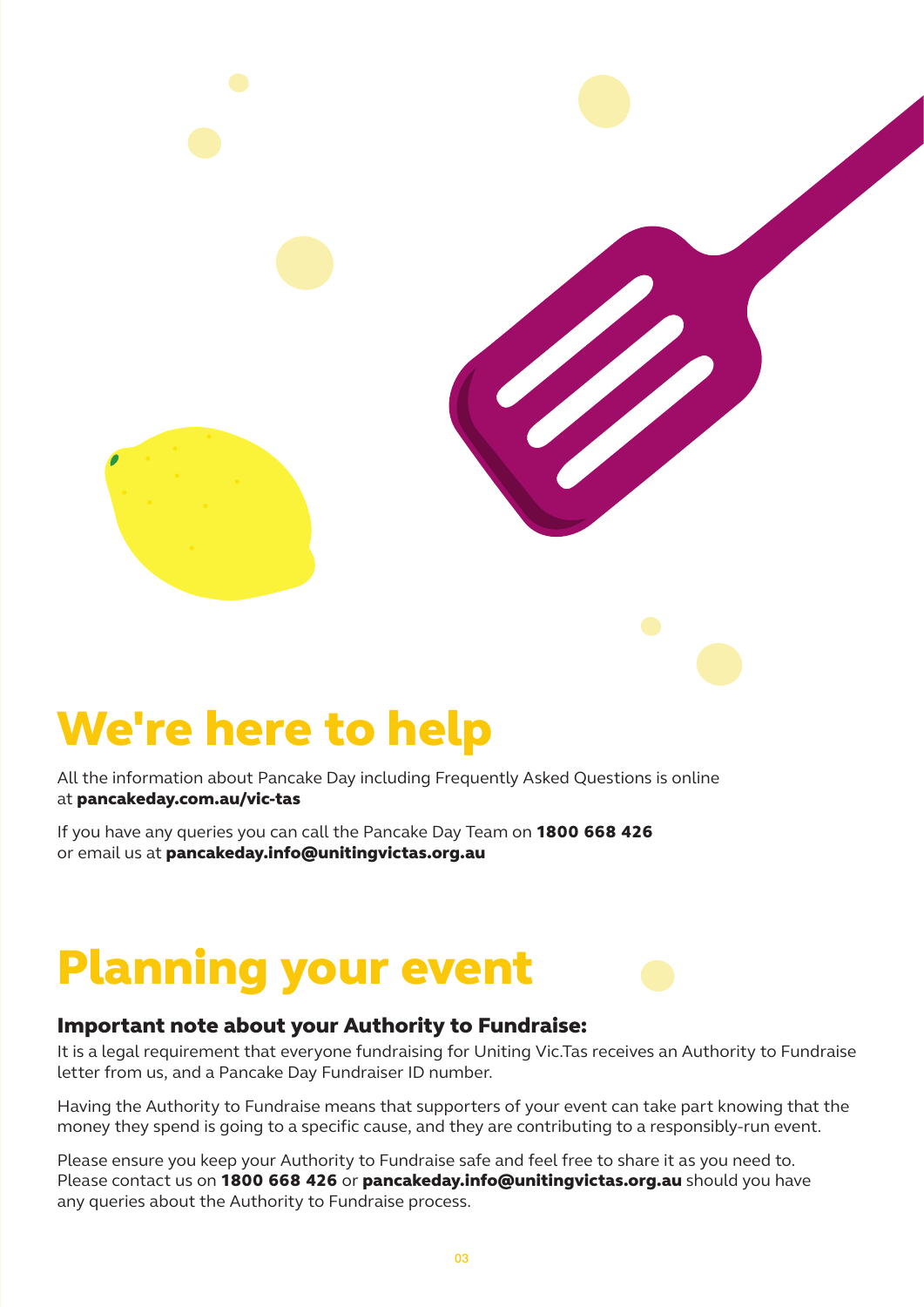## Step 1: Choose your date

You do not have to hold your event on the day Pancake Day falls, you can hold your event any time **until the end of April.** Pick a date that you think will mean the most people possible can attend.

## Step 2: Choose your location

We all know it's about location, location, location!

Where you hold your event can make a big difference to how successful it is. It could be your church hall, workplace, school or sports centre.

Or you could get out and about in a park, café, welcome friends to your home or shopping centre (although that will take a bit more planning). The main things to think about are, where are you likely to find the most pancake lovers…and importantly, make the most money!

## Step 3: Set your fundraising target and budget

Obviously as well as having fun, this is all about raising money to support those in our communities who need it most.

Work out your costs and set up a budget. Use that budget to set your fundraising target taking into account the price you will charge and how many people you think will attend your event:

- Decide how much you can sell your pancakes for
- You can charge for extra toppings examples are fresh fruit, sauces, lemon, and maple syrup
- You could charge an entry fee and make the first pancake free
- Maybe run a competition at your event with an entry fee…pancake tossing anyone?
- Some big events hire a coffee cart and make more money that way.

However you do it, ensure you keep costs to a minimum, to maximise funds raised.

Better still – ask local businesses or organisations to get involved. You can ask them to donate ingredients, sponsor your event or make a cash donation. Be sure to show them your Authority to Fundraise letter and offer to acknowledge them in your newsletter, on any posters, in any newspaper coverage or your social media posts.

You could even partner with a local business and ask them to match the money you raise dollar for dollar! Why not think big!

### Step 4: Get creative and have fun!

Stand out from the crowd with posters, streamers…and don't forget to wear your Pancake Day apron included in your pack! If you would like more aprons, you can purchase them directly from Uniting for just \$15 each.

Find other fun ways to attract people to your Pancake Day event.

#### You could:

- Hold a pancake tossing competition
- Hold a pancake decorating competition
- Have a pancake flipping race
- Invite a local celebrity.

### At home:

- Invite family and friends over for a Pancake Day breakfast or dinner
- Have a girls'/guys' night in
- Get together with your neighbours and hold a street party.

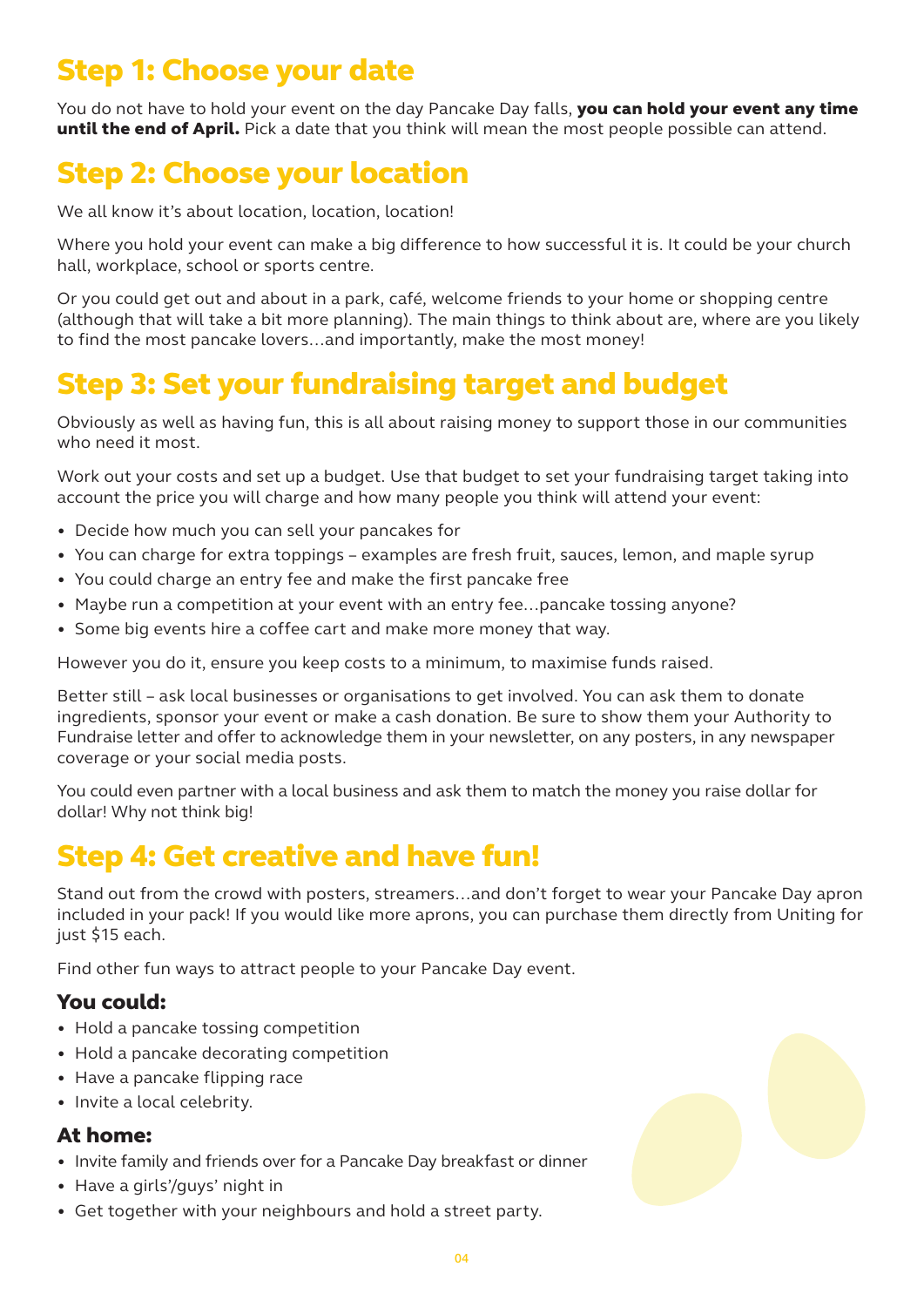### At school:

- Hold a class Pancake Day event and get students involved
- Sell pancakes to the staff, students and parents.

### At work:

- Host a pancake morning tea in your office
- Think about ways you can match the funds raised.

### Sports group:

- Instead of a sausage sizzle, sell pancakes good for that post-training fuel up!
- Have a fitness competition with a donation entry fee beforehand to earn your pancakes!

### At church:

- Have a pancake morning tea after the service
- Invite your local schools to collaborate and help out!

### Public events:

- Choose a site that has lots of people walking past
- See page 6 for requirements for holding a public event.

### Step 5: Recruit volunteers

Many hands make light work! Get your friends, family, co-workers, church members and local community involved in cooking and serving pancakes, and generally helping out with your event. Don't be afraid to ask – it's a great way to get to know your community – and everyone will have fun.

## Step 6: Get noticed

### Media coverage

Don't forget to promote the event in your local community! Download our Pancake Day media release on our website **pancakeday.com.au/vic-tas.** Go to Useful Stuff and click on Resources, then get the word out there.

- Ring your local newspaper, magazine or radio station, tell them about your event and send them your media release
- If you're trying to get media to attend your Pancake Day event, schedule a time it is easy for media to attend. 11am is often a good time
- Think about something different about your event that will help it stand out
- Make a good photo opportunity with your Pancake Day posters and aprons.

### **Photos**

Ask your local paper to send a photographer to cover your event. If they can't make it, take good quality photos on the day and send them to your paper (call them first and find out the best way to do this).

### Social Media

Social media is also a great tool to promote your event. Share your event details and any photos - and don't forget **#ucpancakeday** and tag us **@unitingvictas** (Instagram) and **@UnitingVic.Tas** (Facebook).

You can download social media resources from **pancakeday.com.au/vic-tas.** Go to Useful Stuff and click on the Resources tab.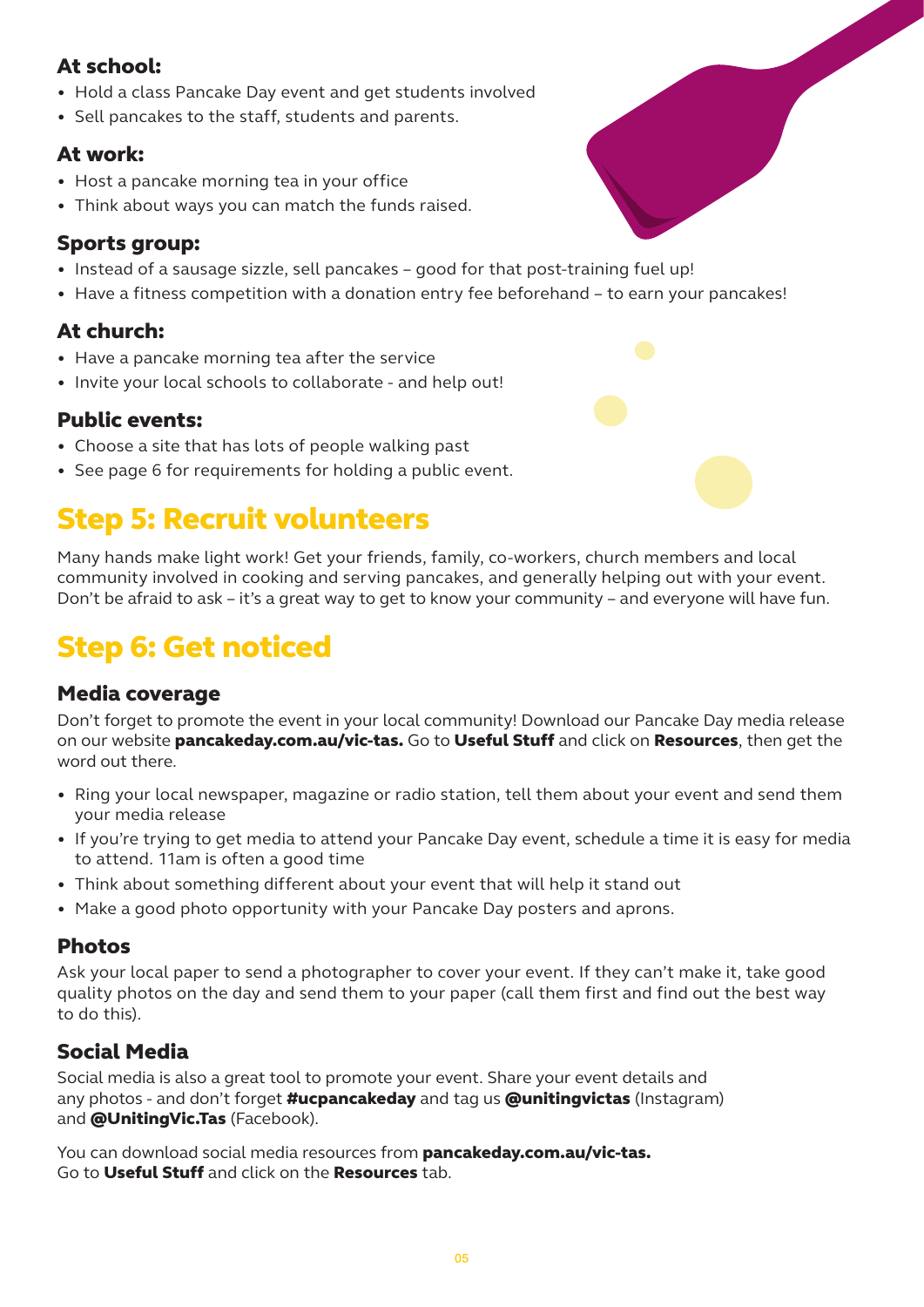### Step 7: Holding your event

Ready, set, pancake! Cook up those pancakes and raise money for vulnerable and marginalised people in your community.

### Pancake tips

- Prepare pancake mix 30 minutes before you start cooking this makes fluffier pancakes. Be sure to store it covered, and under 5°c
- If you're cooking on a BBQ use oil, as butter can burn.

### Raise your money

- Make clear signs with the price of your pancakes eg: \$5 each or two for \$8 (You can download a a menu board template from the Resources page on our website)
- Also make signs for the toppings you can sell
- Keep a secure collection tin for your customers to donate their loose change it all adds up!
- Don't be afraid to charge a good price for your yummy pancakes everyone knows this is a fundraising event.

*\*Everyone holding a registered Pancake Day event to raise funds for Uniting is exempt from charging GST on the sale of pancakes.*

### Look the part

- Deck out your venue with Pancake Day posters, use black and yellow streamers, black or yellow tablecloths etc (\$2 shops are a great place to start)
- Wear your brightest yellow outfit, pop on your name badge and get flipping!
- Be sure the chef wears the Pancake Day apron!

### Let people know

Don't forget to publicise your event – how you're going to raise funds and what they will support – in your own newsletters, fliers, Facebook pages and groups etc.

- Make sure everyone you know has all the details, comes along and brings their friends and family too!
- Share the details on social media. Download social media tiles from pancakeday.com.au/vic-tas
- Perhaps let the police or fire brigade know that you are holding an event. Invite them along – it would make a great photo.

### Safety matters

- Ensure you have reviewed and actioned all elements of the safety aspects of holding an event found on pages 6-8 of this guide
- You should hold "team briefings" to make sure that everyone involved is aware of safety issues and knows what to do if there is an emergency. It's a good opportunity to be sure that roles are clearly assigned, including First Aiders. We suggest holding a meeting at least a few days before the event as well as an hour or so before the event kicks off.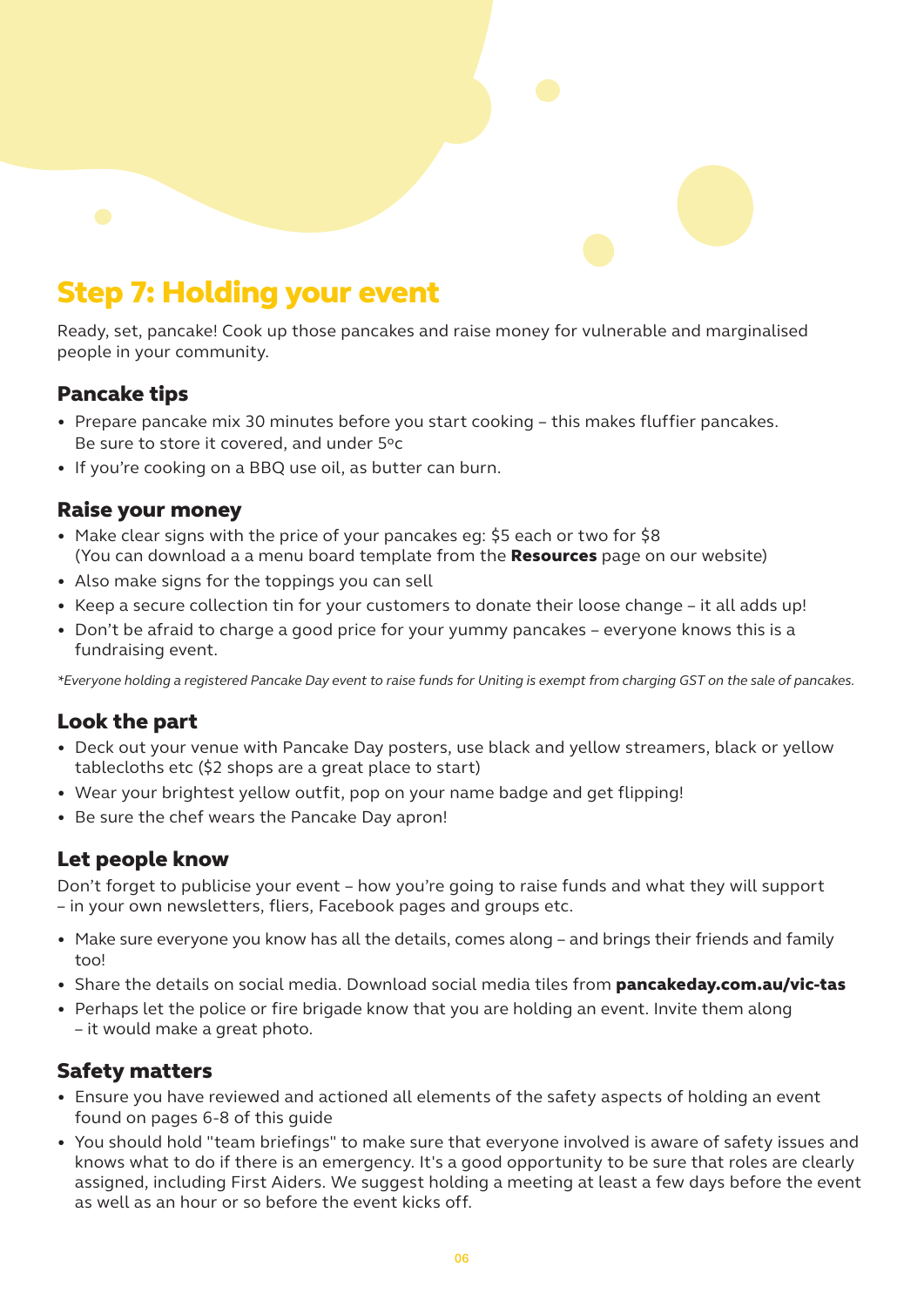

## Step 8: Making it count - submit the funds you raised

Make your fundraising count so our programs receive your hard-earned money. Please try to submit all funds raised within four weeks of your event.

- 1. Refer to the instructions on your Funds Submission Form and send it back to us in the pre-paid envelope provided, or email it to us at pancakeday.info@unitingvictas.org.au
- 2. Deposit online via EFT, and pay into:
	- Account name Uniting Vic.Tas Fundraising
	- BSB 033 005
	- Account number 347047
	- Include your Pancake Day Fundraiser ID number.
- 3. Go to a branch of Westpac and deposit your funds using the same banking details above.

#### Important:

- Every event coordinator received a unique Pancake Day Fundraiser ID number on their Authority to Fundraise letter
- Please ensure you include this unique ID number as the reference number on all bank deposits
- Please ensure you post or email the Funds Raised Form including your unique ID number back to Uniting regardless of how you deposit your funds.

Using your unique Pancake Day Fundraiser ID number will ensure we know who each deposit came from and we can provide a receipt accordingly.

### Step 9: Give us your feedback

Shortly after the event we'll send you a brief survey so you can give us feedback about Pancake Day. We'd really appreciate hearing what you think, as well as receiving any photos or clippings you can send us.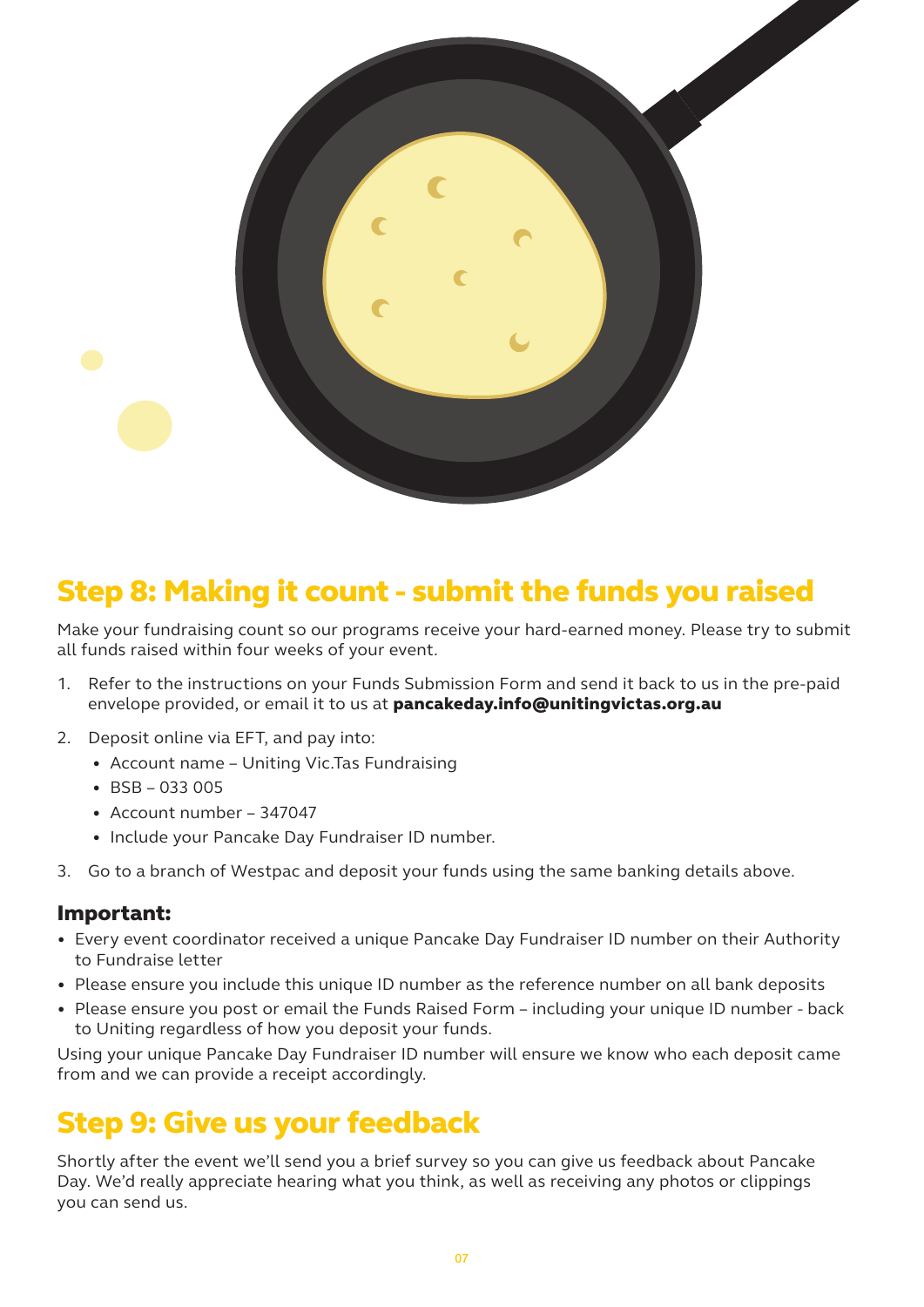# Holding your public event

All temporary food premises, including Pancake Day events, held in public spaces and selling to the public must register with the local council health department (this does not apply to private events such as schools, offices etc.).

### It's really easy!

In your Host Pack, we have included a copy of the Uniting Certificate of Currency (Public Liability Insurance) which will cover all Pancake Day events for which an Authority to Fundraise has been issued. If you are asked to provide evidence of your Public Liability Insurance you can photocopy this document and give it to your local council.

Also enclosed in your host pack is a state-relevant information sheet.

• Victoria - a Streatrader information sheet for guidance and FAQs. Go to streatrader.health.vic.gov.au and register to hold your event in a public space. Allow 10 days for your application to be processed.

Once your application has been processed, the local council may contact you if any more information is required to meet council regulations (they may ask for a copy of the Certificate of Currency and details of the event). They will then advise you whether a temporary food permit is required.

• Tasmania – for food handling and selling registrations you need to apply to your local council as all the councils have different requirements, forms and fees.

Once obtained, display the permit at your stall and show it to the council health officer if requested.

## Safety matters

- $\Box$  As the organiser, you and your team have a responsibility to make sure the area is safe and any food is safe to eat
- $\Box$  If anyone is ill, or has been ill in the past 48 hours, they should be excluded from food preparation and serving
- $\Box$  Everyone helping out should wear a badge with their name, your organisation and "Volunteer" or "Staff".

## Site requirements

- $\Box$  Check the space you are using and make sure it's free from dust and insects
- $\Box$  Use clean, plastic table cloths on all benches and tables (easy to clean up spills)
- $\Box$  Designate particular people for different tasks. Some can collect the money, while others do the cooking and others can clear and clean.

### Cleaning and hygiene

 $\Box$  Hand washing facilities must be provided close to the stall. Use hand sanitizer if out and about

 $\Box$  Have a large supply of clean utensils or make sure you have washing facilities nearby

 $\Box$  Clean everything before and after the event

- $\Box$  Use disposable cloths/paper towels for cleaning, hand washing and drying
- $\Box$  Urns and other boiling water hazards should be located clear of any public access
- $\Box$  Make sure you thoughtfully remove or dispose of all rubbish. Please recycle where you can.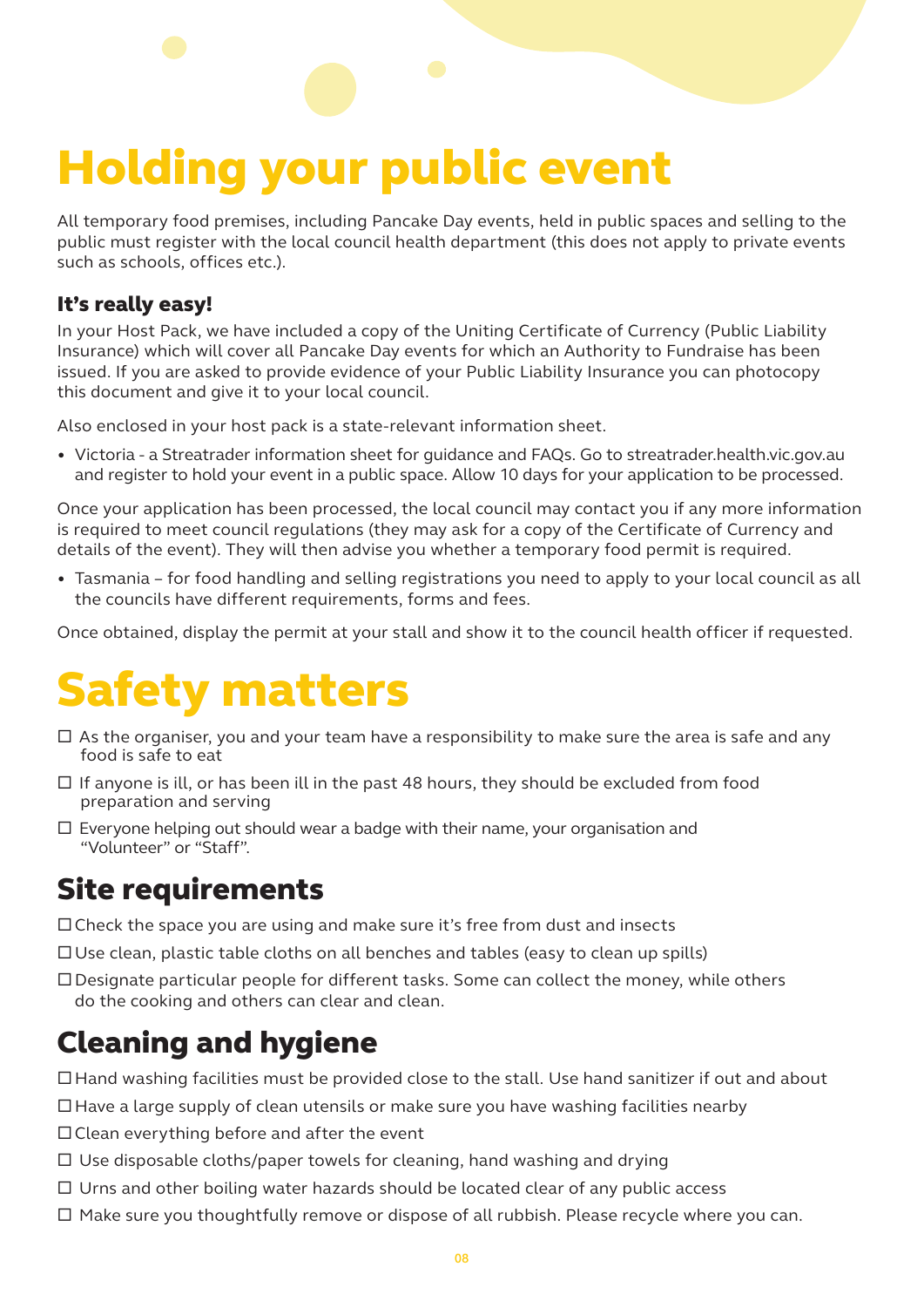## Food preparation

All dairy products, including pre-prepared pancake mix, must be stored under 5°c. It should not be left out in the open. Dairy products can be stored in a fridge or esky with ice in the bottom.

- $\Box$  If you prepared your pancakes earlier they must be re-heated to 70 $^{\circ}$ c and then stored at above 60°c while waiting to be served
- $\Box$  If handling food, remember to always wear gloves and use tongs
- $\Box$  Beware of possible allergies of customers. You can set up different stations for different types of pancakes and toppings, e.g. gluten free, dairy free, egg free or nut free.

## **Toppings**

- $\Box$  All fruit must be washed properly before use
- $\Box$  Sugar and other toppings should be in a lidded container
- $\square$  Chocolate items are best stored under 25°c.

## Safety checklist

### 1. Food safety

- $\Box$  Nominate a Food Safety Supervisor to ensure all helpers are clear about food safety practices
- $\Box$  List and display all pancake and toppings contents to prevent allergic reactions
- $\square$  Use gloves when handling food.

### 2. Electrical safety

- $\square$  Ensure all electrical appliances are tested and tagged
- $\Box$  Make sure cords are appropriately managed:
	- { No trip hazards
	- { No multiple powerboards
	- { Ensure all electrical items are located in a dry area
	- $\circ$  All leads should be inspected prior to use.

### 3. Sun safety

- $\Box$  Provide adequate shade for staff and volunteers
- $\square$  Provide sunscreen
- $\square$  Encourage helpers to wear hats if they are not in the shade.

### 4. General hazard management

- $\Box$  Allocate a qualified First Aider (Level 2)
- $\Box$  Provide a First Aid kit and ensure supplies are up to date and adequate for the event
- $\square$  Provide signage to identify location of the First Aid kit
- $\square$  Provide a trolley for moving larger items
- $\square$  Remove obstacles for people to access items
- $\Box$  Keep paths clear of rubbish, boxes, cords etc. to prevent tripping
- $\Box$  BBQs should be cleaned from fats and oils prior to use
- $\Box$  Urns, frypans and BBQs should be kept away from public access
- $\square$  Ensure tables and BBQs are placed on a stable surface
- $\Box$  Gas bottles and fittings should be well maintained and checked before use.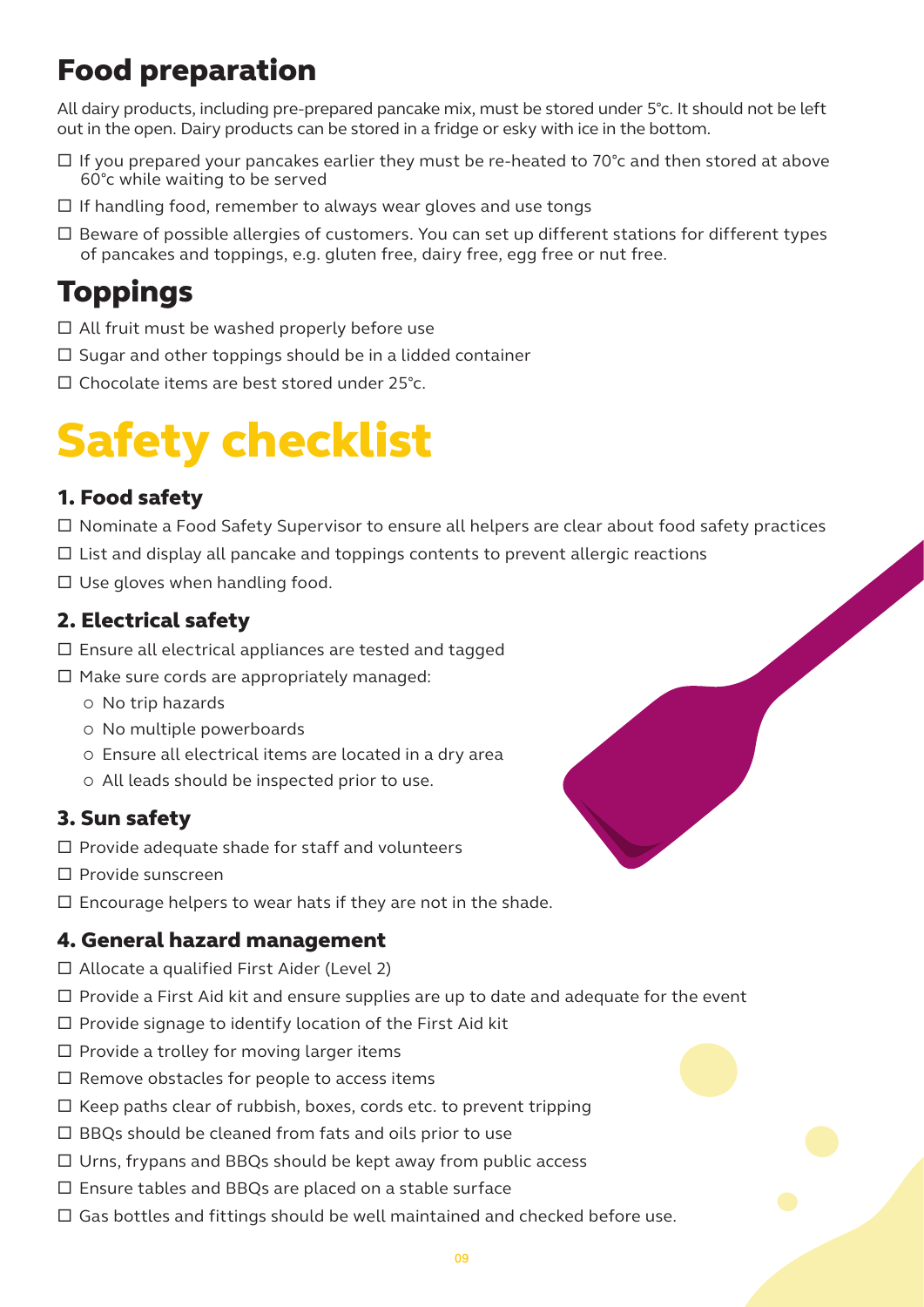## First Aid

## General burn information

### 1. Remove casualty from danger

- Follow DRSABCD (see below)
- If clothing is on fire; STOP, DROP & ROLL
	- { Pull casualty to ground wrap in blanket or similar
	- { Roll casualty along the ground until flame extinguished.

### 2. Cool the burnt area

- Hold burnt area under cool running water for at least 10 minutes
- If burn is to the eye, flush with water for 20 minutes.
- 3. Remove any constrictive clothing or jewellery from the burnt area. Do not remove them if they are stuck to the burn

### 4. Cover the burn with sterile, non-stick dressing

- 5. Calm the casualty
- 6. Call 000 for an ambulance.

## WARNING

- Do not apply lotions, ointments or fat to the burns
- Do not touch injured areas or burnt blisters
- Do not remove anything sticking to the burn
- If burn is large or deep manage casualty for shock.

## Remember your action Plan

R S B A C D

**DANGER** Check for danger - ensure the scene is safe

RESPONSE Check for response - ask name , squeeze shoulders

**SEND** Send for help - call 000 for an ambulance

AIRWAY Open mouth - look for foreign material

BREATHING Check for breathing - look, listen, feel

CPR Start CPR - 30 compressions = 2 breaths

**DEFIBRILLATION** Apply Defib (AED) ASAP and follow voice prompts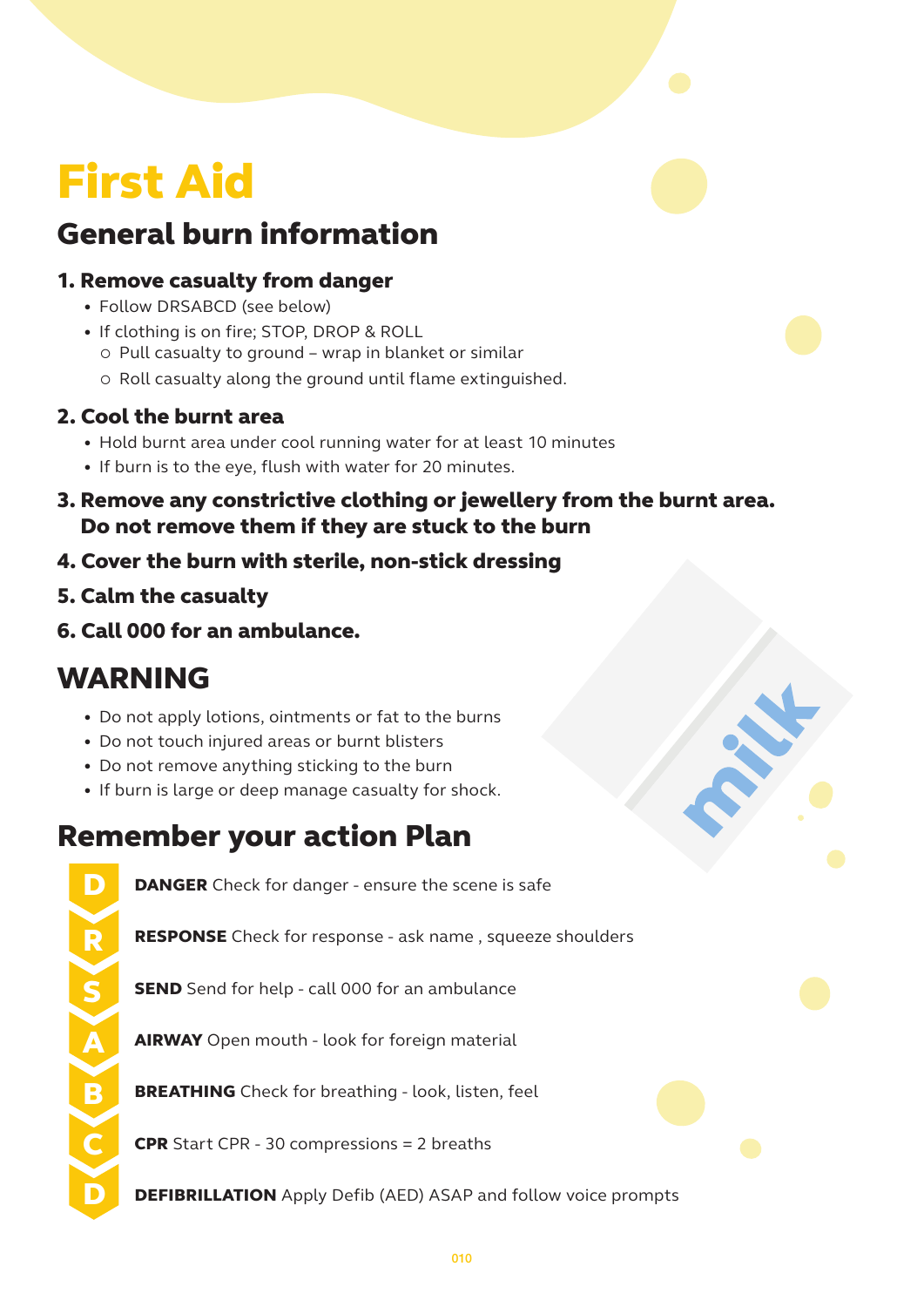## Easy pancake recipe

### Ingredients

- 2 eggs
- 1 3/4 cups milk
- 1 teaspoon vanilla essence
- 2 cups self-raising flour
- 1/3 cup CSR caster sugar
- Butter, for frying, plus extra to serve
- Maple Syrup, to serve.

### Method

#### Step 1

Whisk eggs, milk and vanilla together in a jug. Sift flour into a large bowl. Stir in sugar. Make a well in the centre. Add milk mixture. Whisk until just combined.

#### Step 2

Heat a large non-stick frying pan over medium heat. Grease pan with butter or spray with cooking oil. Using 1/4 cup mixture per pancake, cook pancakes for 2 minutes or until bubbles appear on the surface. Turn and cook for a further 1-2 minutes until cooked through. Transfer to a plate. Cover loosely with foil to keep warm. Repeat with remaining mixture, greasing pan with butter or cooking oil between batches.

#### Step 3

Serve with maple syrup, fresh fruit, nutella, lemon juice, sugar or any other desired toppings.

*Recipe attributed to taste.com.au/recipes/easy-pancake-recipe*